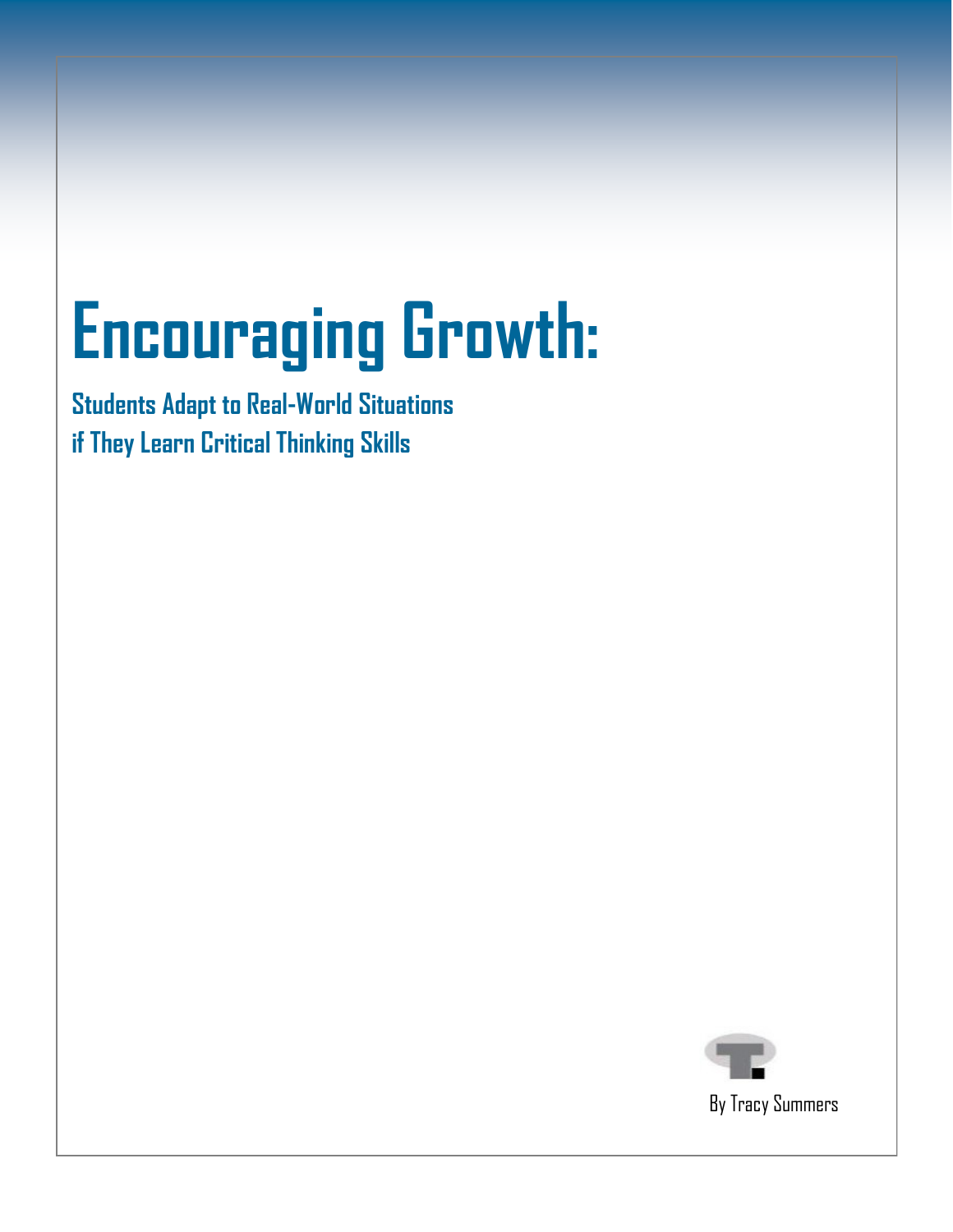# **Encouraging Growth:**

### **Students Adapt to Real-World Situations if They Learn Critical Thinking Skills**

### Blog Post By Tracy Summers

As future instructors, we should find ways to promote creative thinking and problem solving skills because they are rarely taught, but these skills will have a big impact on students. Svinicki and McKeachie explain that it's not enough for students to gain knowledge without relating that knowledge to the real world—otherwise students won't know how to use "it" when they leave the academic environment. They have difficulty remembering what they "know" because the situation differs (Svinicki & McKeachie, 2011).

Young children will take chances because "they are not frightened of being wrong" (Robinson, 2006). As they get older, they take fewer chances, and that's where we can make a difference. We can encourage them to think for themselves and to creatively work through situations. Robinson puts it like this: "If you're not prepared to be wrong, you'll never come up with anything original." (Click [here](https://www.ted.com/talks/ken_robinson_says_schools_kill_creativity#t-722279) to watch Ken Robinson's TED Talks video.)

Encourage students to think for themselves (and promote their critical thinking/problem solving skills) by creating an environment that demonstrates those kinds of discussions. Dannels (2015) suggests we do the following to get students to participate in discussions:

- Use warm-calling techniques that encourage reluctant students to talk
- Present a problem and have students find multiple ways to solve it
- Use brainstorming techniques to generate ideas
- Welcome students to express their opinions



*Image Resource: TED Talks*